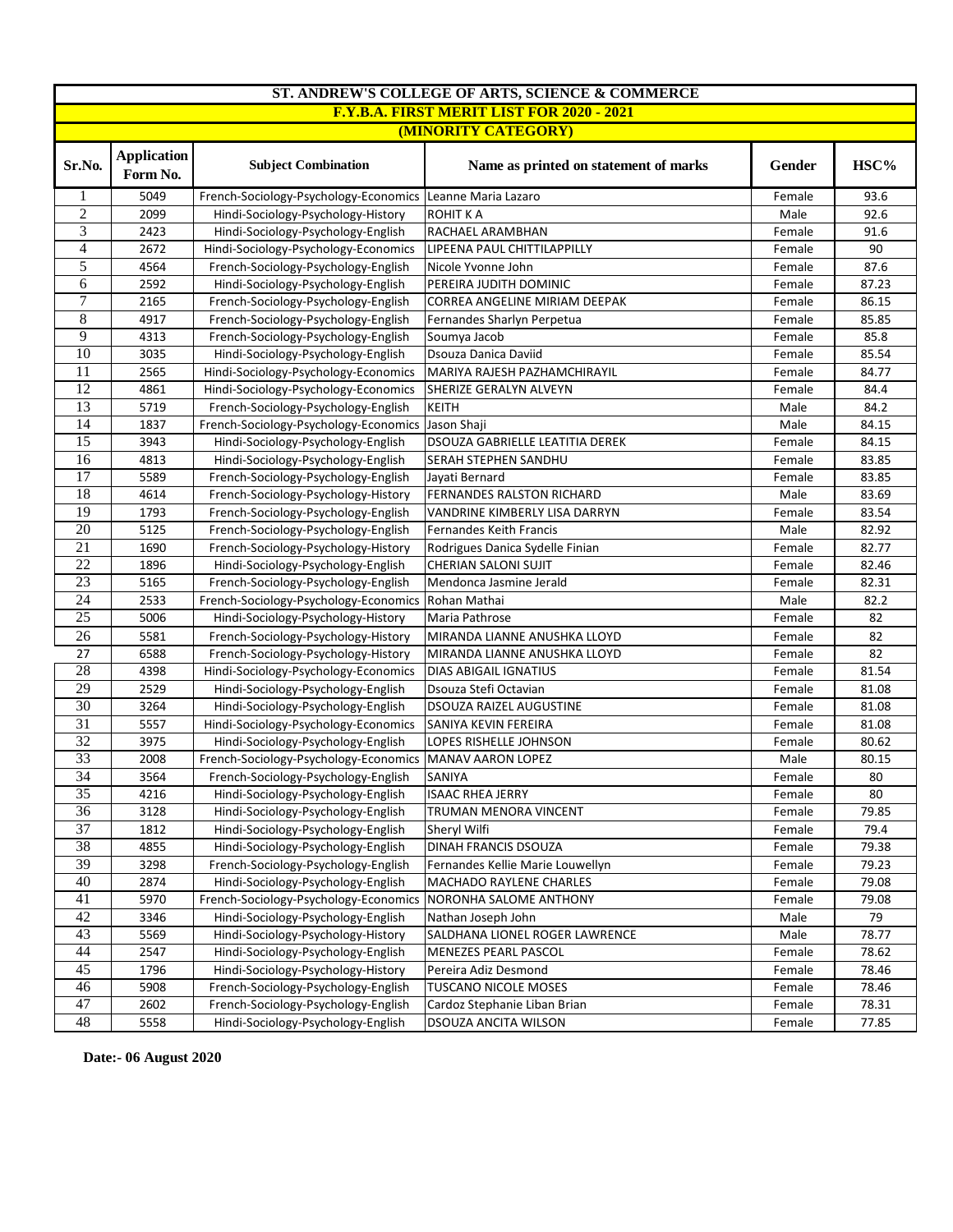| ST. ANDREW'S COLLEGE OF ARTS, SCIENCE & COMMERCE |                                |                                                            |                                       |                  |       |  |  |
|--------------------------------------------------|--------------------------------|------------------------------------------------------------|---------------------------------------|------------------|-------|--|--|
| <b>F.Y.B.A. FIRST MERIT LIST FOR 2020 - 2021</b> |                                |                                                            |                                       |                  |       |  |  |
| <b>(OPEN CATEGORY)</b>                           |                                |                                                            |                                       |                  |       |  |  |
| Sr.No.                                           | <b>Application</b><br>Form No. | <b>Subject Combination</b>                                 | Name as printed on statement of marks |                  | HSC%  |  |  |
| $\mathbf{1}$                                     | 2076                           | French-Sociology-Psychology-English                        | Diya Bhattacharyya                    | Female           | 97.8  |  |  |
| $\overline{2}$                                   | 3887                           | Hindi-Sociology-Psychology-English                         | AKANKSHA UMESH MORE                   | Female           | 97.6  |  |  |
| 3                                                | 6147                           | French-Sociology-Psychology-English                        | <b>LOVANSH KATIYAR</b>                | Male             | 97    |  |  |
| 4                                                | 6302                           | Hindi-Sociology-Psychology-English                         | Anushree Mukherjee                    | Female           | 96    |  |  |
| 5                                                | 4665                           | French-Sociology-Psychology-History                        | Shamlee Borchetia                     | Female           | 95.8  |  |  |
| 6                                                | 6237                           | Hindi-Sociology-Psychology-English                         | Sadiya Rayees                         | Female           | 95.8  |  |  |
| 7                                                | 5186                           | Hindi-Sociology-Psychology-Economics                       | Rounak Chatterjee                     | Male             | 95.6  |  |  |
| 8                                                | 2860                           | French-Sociology-Psychology-English                        | Sehar Sidhu                           | Female           | 95.4  |  |  |
| 9                                                | 6125                           | French-Sociology-Psychology-English                        | PEEHU CHHABRA                         | Female           | 94.8  |  |  |
| 10                                               | 4449                           | French-Sociology-Psychology-Economics                      | Anmol Prasad                          | Female           | 94.6  |  |  |
| 11                                               | 6196                           | French-Sociology-Psychology-English                        | Anshita Khatri                        | Female           | 94.6  |  |  |
| 12                                               | 5920                           | French-Sociology-Psychology-English                        | Poorvi Chawla                         | Female           | 94.4  |  |  |
| 13                                               | 6211                           | Hindi-Sociology-Psychology-Economics                       | JAYA KRISHNAN K                       | Male             | 93.83 |  |  |
| 14                                               | 5542                           | French-Sociology-Psychology-Economics                      | Ishika Bansal                         | Female           | 93.75 |  |  |
| 15                                               | 2115                           | French-Sociology-Psychology-Economics                      | Meeta Patil                           | Female           | 93.6  |  |  |
| 16                                               | 4539                           | French-Sociology-Psychology-English                        | SHARMA JYOTI BHARAT                   | Female           | 93.6  |  |  |
| 17                                               | 5771                           | Hindi-Sociology-Psychology-English                         | <b>ABHIGYA DAS</b>                    | Female           | 93.33 |  |  |
| 18                                               | 3748                           | French-Sociology-Psychology-English                        | Vanshika Sharma                       | Female<br>Female | 93.2  |  |  |
| 19                                               | 2131                           | Hindi-Sociology-Psychology-English                         | Bhavya Jha                            |                  | 93    |  |  |
| 20                                               | 5773                           | Hindi-Sociology-Psychology-Economics                       | Harshvardhan Bhartia                  | Male             | 93    |  |  |
| 21                                               | 6595                           | French-Sociology-Psychology-English<br>Aashritta Chaudhary |                                       | Female           | 93    |  |  |
| 22                                               | 2621                           | Hindi-Sociology-Psychology-English                         | Arushi Vinod Nalumakkal               | Female           | 92.8  |  |  |
| 23                                               | 6198                           | Hindi-Sociology-Psychology-English                         | Sanskriti Banga                       | Female           | 92.67 |  |  |
| 24                                               | 6346                           | French-Sociology-Psychology-History                        | Tehzeeb                               | Female           | 92.6  |  |  |
| 25                                               | 3788                           | French-Sociology-Psychology-English                        | Saanya Sanjay Malhotra                | Female           | 92.4  |  |  |
| 26                                               | 5142                           | Hindi-Sociology-Psychology-Economics                       | Amir Yajdani                          | Male             | 92.4  |  |  |
| 27                                               | 4554                           | French-Sociology-Psychology-English                        | Savanah Chandok                       | Female           | 92.2  |  |  |
| 28                                               | 3571                           | French-Sociology-Psychology-English                        | <b>MAMIN SAIKIA</b>                   | Female           | 92    |  |  |
| 29                                               | 5124                           | French-Sociology-Psychology-English                        | Krishita Ohri                         | Female           | 92    |  |  |
| 30                                               | 5929                           | French-Sociology-Psychology-Economics                      | Bangera Shivani Satishkumar           | Female           | 91.85 |  |  |
| 31                                               | 4812                           | French-Sociology-Psychology-Economics                      | Palak Jain                            | Female           | 91.8  |  |  |
| 32                                               | 5971                           | Hindi-Sociology-Psychology-History                         | SONALIKA AWASTHI                      | Female           | 91.6  |  |  |
| 33                                               | 5309                           | French-Sociology-Psychology-English                        | <b>JYOTI PANCHAL</b>                  | Female           | 91.2  |  |  |
| 34                                               | 3283                           | French-Sociology-Psychology-Economics                      | Janika Khullar                        | Female           | 91    |  |  |
| 35                                               | 6390                           | French-Sociology-Psychology-Economics                      | DIVYANSHI CHATURVEDI                  | Female           | 91    |  |  |
| 36                                               | 1897                           | Hindi-Sociology-Psychology-English                         | Manvi Singh                           | Female           | 90.8  |  |  |
| 37                                               | 2759                           | French-Sociology-Psychology-English                        | Srijita Chatterjee                    | Female           | 90.8  |  |  |
| 38                                               | 3078                           | Hindi-Sociology-Psychology-English                         | Khushi Anand                          | Female           | 90.8  |  |  |
| 39                                               | 6094                           | Hindi-Sociology-Psychology-English                         | Samridh Gupta                         | Male             | 90.5  |  |  |
| 40                                               | 2256                           | Hindi-Sociology-Psychology-English                         | <b>VANNI RASWANT</b>                  | Female           | 90.4  |  |  |
| 41                                               | 4512                           | French-Sociology-Psychology-English                        | Ipsa Sharma                           | Female<br>Female | 90.4  |  |  |
| 42                                               | 2525                           | French-Sociology-Psychology-Economics                      | Eshani Chemburkar                     |                  | 90    |  |  |
| 43                                               | 4385                           | French-Sociology-Psychology-English                        | Shalin Srivastava                     | Female           | 90    |  |  |
| 44                                               | 5326                           | Hindi-Sociology-Psychology-English                         | Adam Khadeejah Aslam                  | Female           | 90    |  |  |
| 45                                               | 5441                           | French-Sociology-Psychology-English                        | Aashna Wadhera                        | Female           | 90    |  |  |
| 46                                               | 6331                           | French-Sociology-Psychology-Economics                      | Pankhuri Gupta                        | Female           | 90    |  |  |
| 47                                               | 4925                           | French-Sociology-Psychology-English                        | Arshia Arya                           | Female           | 89.8  |  |  |
| 48                                               | 5451                           | French-Sociology-Psychology-English                        | Arshia Goyal                          | Female           | 89.67 |  |  |
| 49                                               | 2999                           | Hindi-Sociology-Psychology-English                         | Ispreha Bailung                       | Female           | 89.6  |  |  |
| 50                                               | 3695                           | French-Sociology-Psychology-English                        | Madhulika Indulkar                    | Female           | 89.2  |  |  |
| 51                                               | 3995                           | Hindi-Sociology-Psychology-Economics                       | Navya Khanna                          | Female           | 89    |  |  |
| 52                                               | 4457                           | Hindi-Sociology-Psychology-English                         | Sumona Bagchi                         | Female           | 89    |  |  |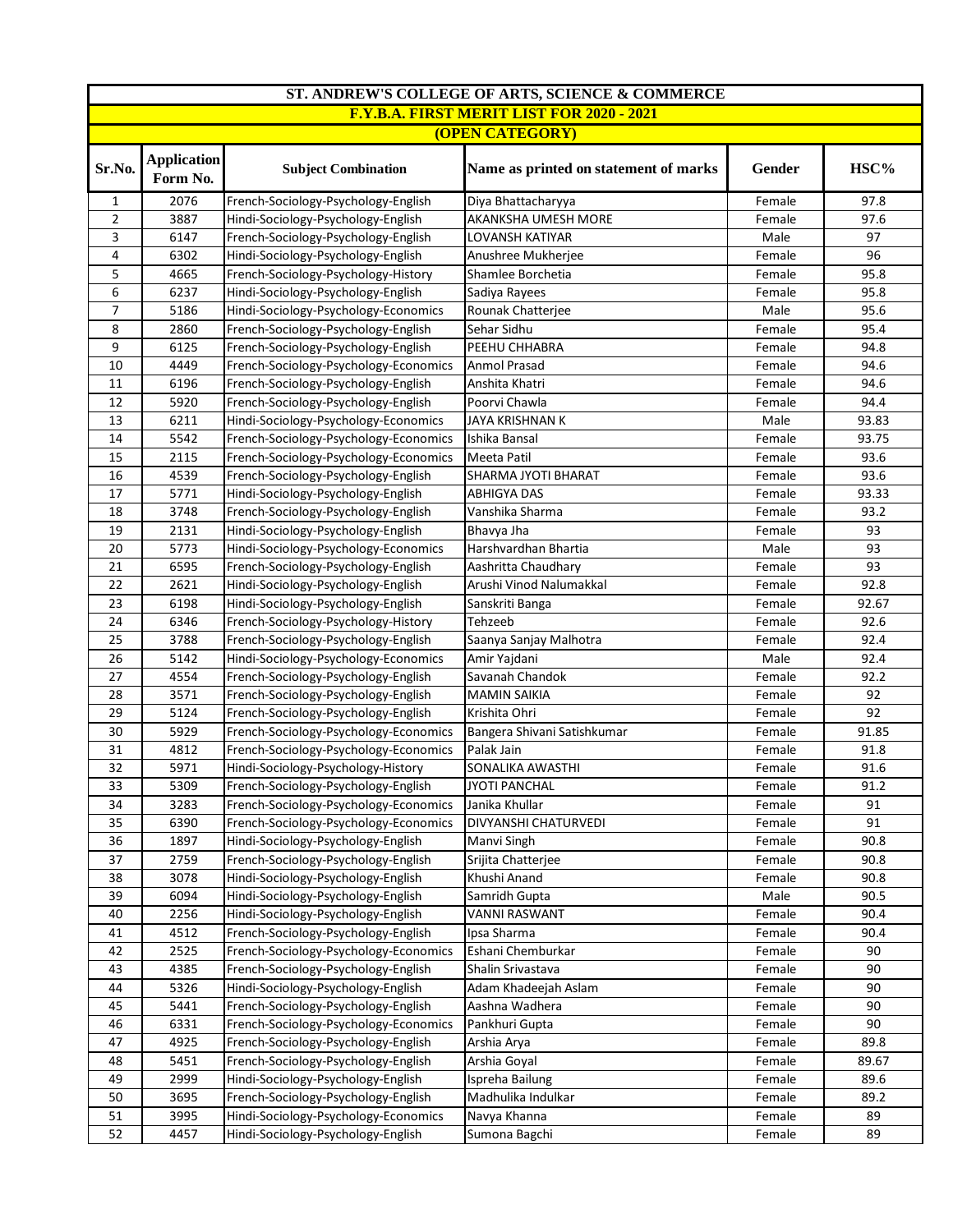| ST. ANDREW'S COLLEGE OF ARTS, SCIENCE & COMMERCE |                                                                                                       |                                       |                                 |        |       |  |  |  |
|--------------------------------------------------|-------------------------------------------------------------------------------------------------------|---------------------------------------|---------------------------------|--------|-------|--|--|--|
|                                                  | <b>F.Y.B.A. FIRST MERIT LIST FOR 2020 - 2021</b>                                                      |                                       |                                 |        |       |  |  |  |
|                                                  | <b>(OPEN CATEGORY)</b>                                                                                |                                       |                                 |        |       |  |  |  |
| Sr.No.                                           | <b>Application</b><br>Name as printed on statement of marks<br><b>Subject Combination</b><br>Form No. |                                       | Gender                          | HSC%   |       |  |  |  |
| 53                                               | 5010                                                                                                  | French-Sociology-Psychology-History   | Janhavi Bhatt                   | Female | 89    |  |  |  |
| 54                                               | 6181                                                                                                  | French-Sociology-Psychology-English   | Aayushi Sharma                  | Female | 89    |  |  |  |
| 55                                               | 6468                                                                                                  | Hindi-Sociology-Psychology-English    | Shreyasi Uttamkumar Shambharkar | Female | 89    |  |  |  |
| 56                                               | 2294                                                                                                  | French-Sociology-Psychology-Economics | Anudeepa Choudhury              | Female | 88.83 |  |  |  |
| 57                                               | 3172                                                                                                  | French-Sociology-Psychology-Economics | Tanvi Karulkar                  | Female | 88.8  |  |  |  |
| 58                                               | 2756                                                                                                  | Hindi-Sociology-Psychology-Economics  | Aditi Venkateswaran             | Female | 88.67 |  |  |  |
| 59                                               | 6244                                                                                                  | French-Sociology-Psychology-Economics | Divya Panchariya                | Female | 88.6  |  |  |  |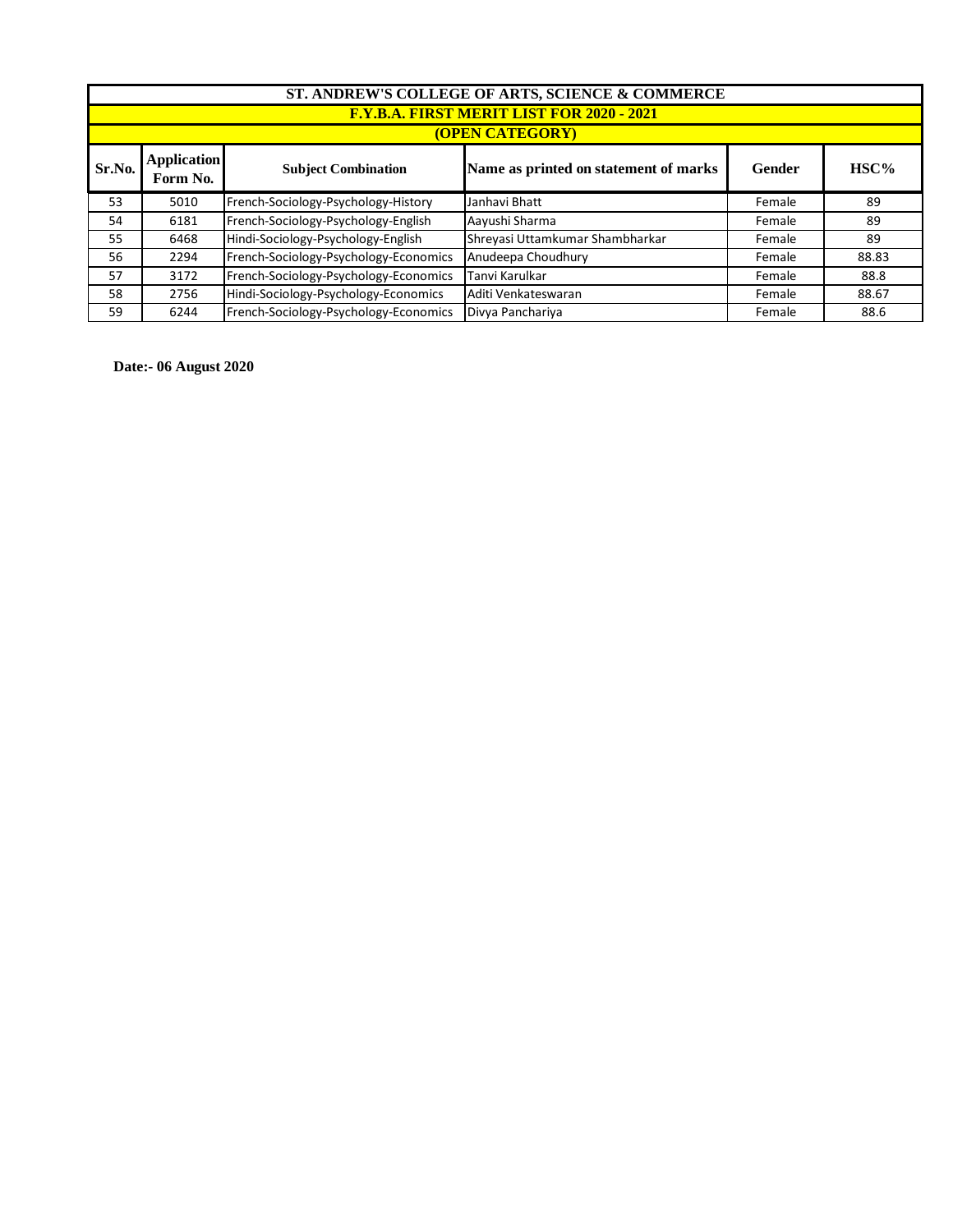|         | ST. ANDREW'S COLLEGE OF ARTS, SCIENCE & COMMERCE     |                                                   |                                       |        |      |                                  |  |
|---------|------------------------------------------------------|---------------------------------------------------|---------------------------------------|--------|------|----------------------------------|--|
|         | F.Y.B.A. FIRST MERIT LIST FOR 2020 - 2021            |                                                   |                                       |        |      |                                  |  |
|         | (RESERVED CATEGORY-Defence / Sports / Ex-Serviceman) |                                                   |                                       |        |      |                                  |  |
| Sr.No.l | Application<br>Form No.                              | <b>Subject Combination</b>                        | Name as printed on statement of marks | Gender | HSC% | Category                         |  |
|         | 3031                                                 | French-Sociology-Psychology-English Pavani Sharma |                                       | Female | 96.4 | Defence / Sports / Ex-Serviceman |  |
|         | 5650                                                 | Hindi-Sociology-Psychology-English                | Avantika Dixit                        | Female | 91.8 | Defence / Sports / Ex-Serviceman |  |
|         | 6364                                                 | Hindi-Sociology-Psychology-History                | Vedant                                | Male   | 86.8 | Defence / Sports / Ex-Serviceman |  |
| 4       | 4306                                                 | Hindi-Sociology-Psychology-History                | <b>Rudraveer Singh Nainawat</b>       | Male   | 86.4 | Defence / Sports / Ex-Serviceman |  |